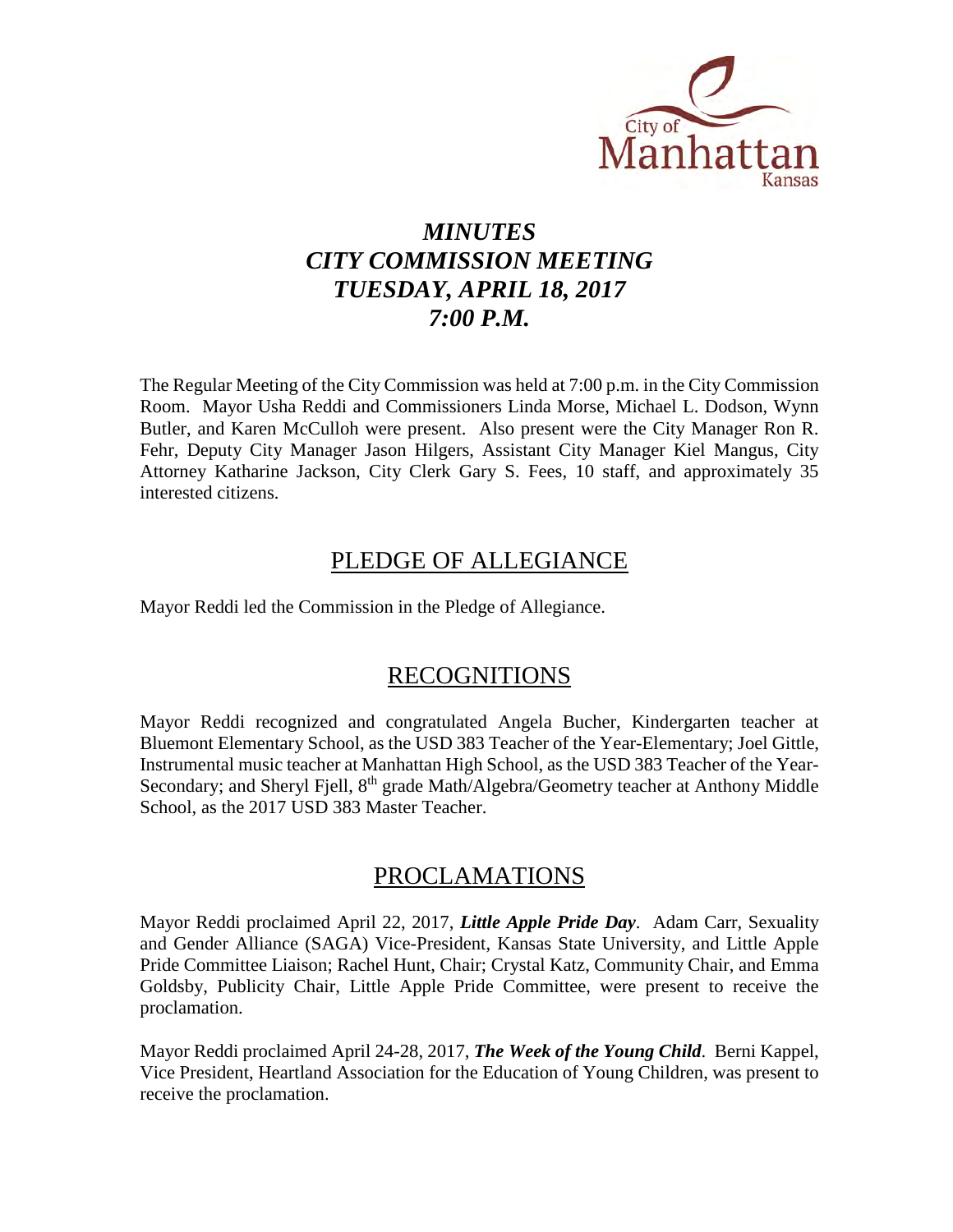# PROCLAMATIONS *(CONTINUED)*

Mayor Reddi proclaimed April 28, 2017, *Arbor Day*. J. David Mattox, Forestry Supervisor, City of Manhattan, was present to receive the proclamation.

Mayor Reddi proclaimed April 2017, *Month of the Military Child*. Deborah Mohler, Parent Engagement Coordinator, USD 383; and Rich Jankovich, Chairman, Military Relations Steering Committee, Manhattan Area Chamber of Commerce, and Paul Oehm, Member, Military Relations Steering Committee, were present to receive the proclamation.

# COMMISSIONER COMMENTS

Commissioner McCulloh thanked J. David Mattox and mentioned the many trees that were planted in the community during Manhattan's 150<sup>th</sup> Celebration. She stated that the March for Science event will be held on Saturday, April 22, 2017, in conjunction with Earth Day on the campus of Kansas State University.

Commissioner Dodson informed the community that there was a ribbon cutting ceremony and grand opening on April 14, 2017, for the new Veteran's Administration clinic facility located 1169 Southwind Drive, in Junction City, south of US Highway 77. He stated the new facility is named in the honor of Lieutenant General Richard J. Seitz and that many veterans will be well served.

Commissioner Morse complimented the Parks and Recreation Department staff and the volunteers for the Easter Egg Hunt and pancake feed on Saturday, April 15, 2017. She provided an update on the Knox Lane trail construction project. She also informed the community that she attended the Seth Child Corridor Study open house on Thursday, April 13, 2017, at the Manhattan First Assembly of God Church, and stated that there were many good questions and comments.

Mayor Reddi thanked the organizers and the many volunteers that helped with the Easter Egg Hunt and pancake feed provided on Saturday, April 15, 2017, at City Park. She discussed the Greater Manhattan Project survey being conducted to address the needs, challenges, strengths, and opportunities as a community to develop a strategic plan, and encouraged citizens to complete the survey at [greatermanhattanproject.com.](http://greatermanhattanproject.com/) She stated that she and Commissioner Morse would be attending a Leadership Summit and Mayors Conference sponsored by the Kansas League of Municipalities on April 21-22, 2017, in Dodge City.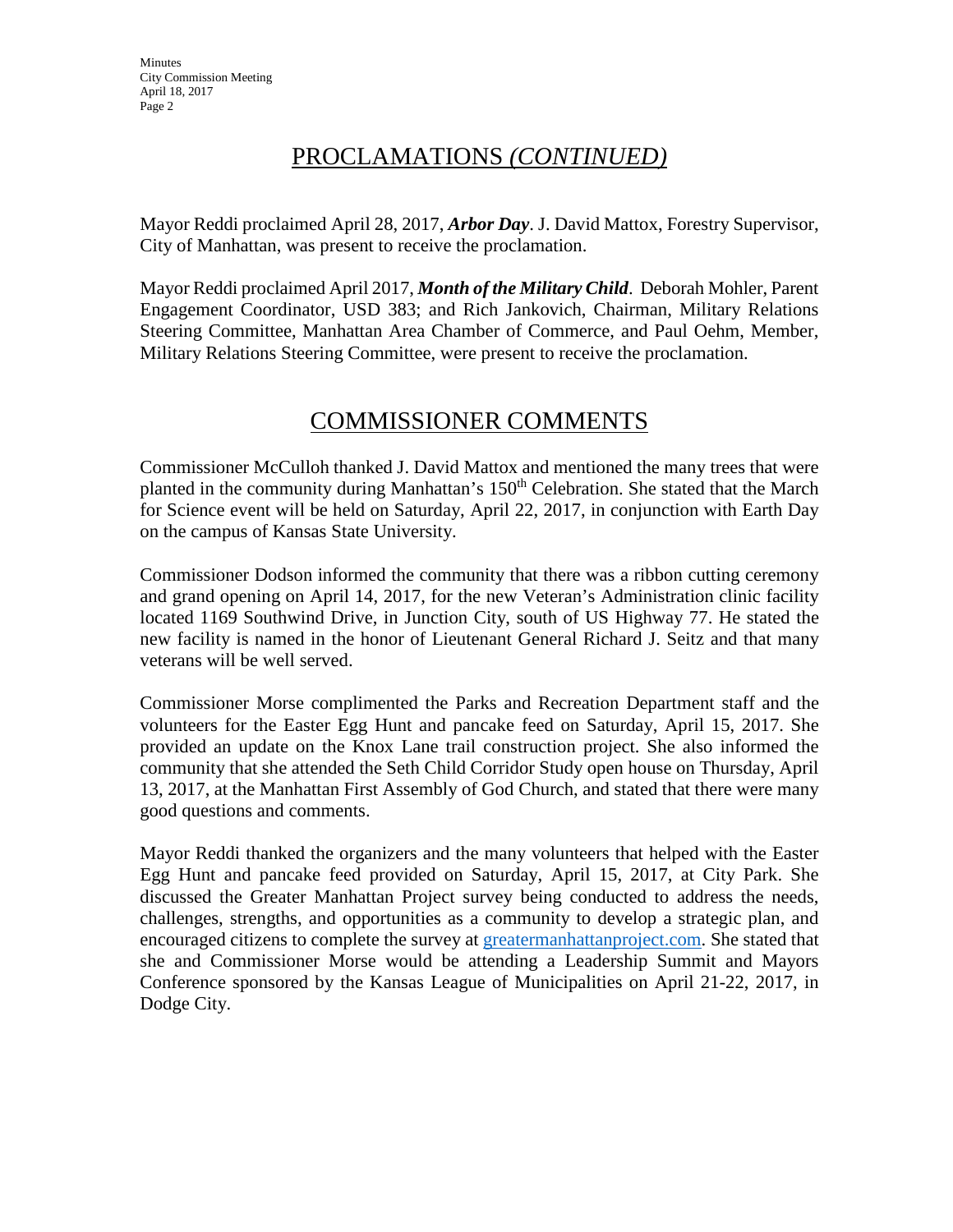### CONSENT AGENDA

(\* denotes those items discussed)

#### **MINUTES**

The Commission approved the minutes of the Regular City Commission Meeting held Tuesday, April 4, 2017.

#### **CLAIMS REGISTER NO. 2850**

The Commission approved Claims Register No. 2850 authorizing and approving the payment of claims from March 29, 2017, to April 11, 2017, in the amount of \$3,491,282.82.

#### **LICENSES**

The Commission approved a Merchant Guard Agency License for calendar year 2017 for Smart Security Inc., 625 South Anna, Wichita, Kansas, and an annual Cereal Malt Beverages Off-Premises License for Hy-Vee #1398, 601 3rd Place.

#### **ORDINANCE NO. 7280 – AMEND COMPREHENSIVE PLAN – ADOPT AGGIEVILLE COMMUNITY VISION PLAN**

The Commission approved Ordinance No. 7280 amending the Manhattan Urban Area Comprehensive Plan by adopting and incorporating by reference the Aggieville Community Vision (ACV) Plan, dated March 2017, and incorporating Plan citations in Chapter 3 and Appendix B, as proposed; and directed City Administration to proceed with implementing the first item in the Strategic Action Plan, to hire a consultant team using Economic Development Funds to conduct a comprehensive analysis of transportation, circulation and parking infrastructure, combined with developing a streetscape design and Triangle Park concept.

#### **RESOLUTION NO. 041817-A – SET BOND SALE DATE (GOB SERIES 2017-A, 2017-B, AND 2017-C)**

The Commission approved Resolution No. 041817-A setting May 16, 2017, as the date to sell \$1,235,000.00 in General Obligation Bonds (Series 2017-A), \$3,120,000.00 in General Obligation Airport Bonds subject to Alternative Minimum Tax (AMT) (Series 2017-B), and \$1,075,000.00 in Taxable General Obligation Bonds (Series 2017-C; and approved first reading of an ordinance issuing \$1,235,000.00 in general obligation bonds (Series 2017-A) for the following 11 public improvement districts: *Grande Bluffs at Mill Pointe Addition, Unit Three* – *Sanitary Sewer (SS1316), Street (ST1321), and Water (WA1320); Ledge Stone Addition – Sanitary Sewer (SS1317) and Street (ST1323); Northlake Addition, Unit 2 – Sanitary Sewer (SS1321), Street (ST1326), and Water (WA1322); and Western Hills Addition, Unit Fourteen, Phase 2 – Sanitary Sewer (SS1314), Street (ST1320),*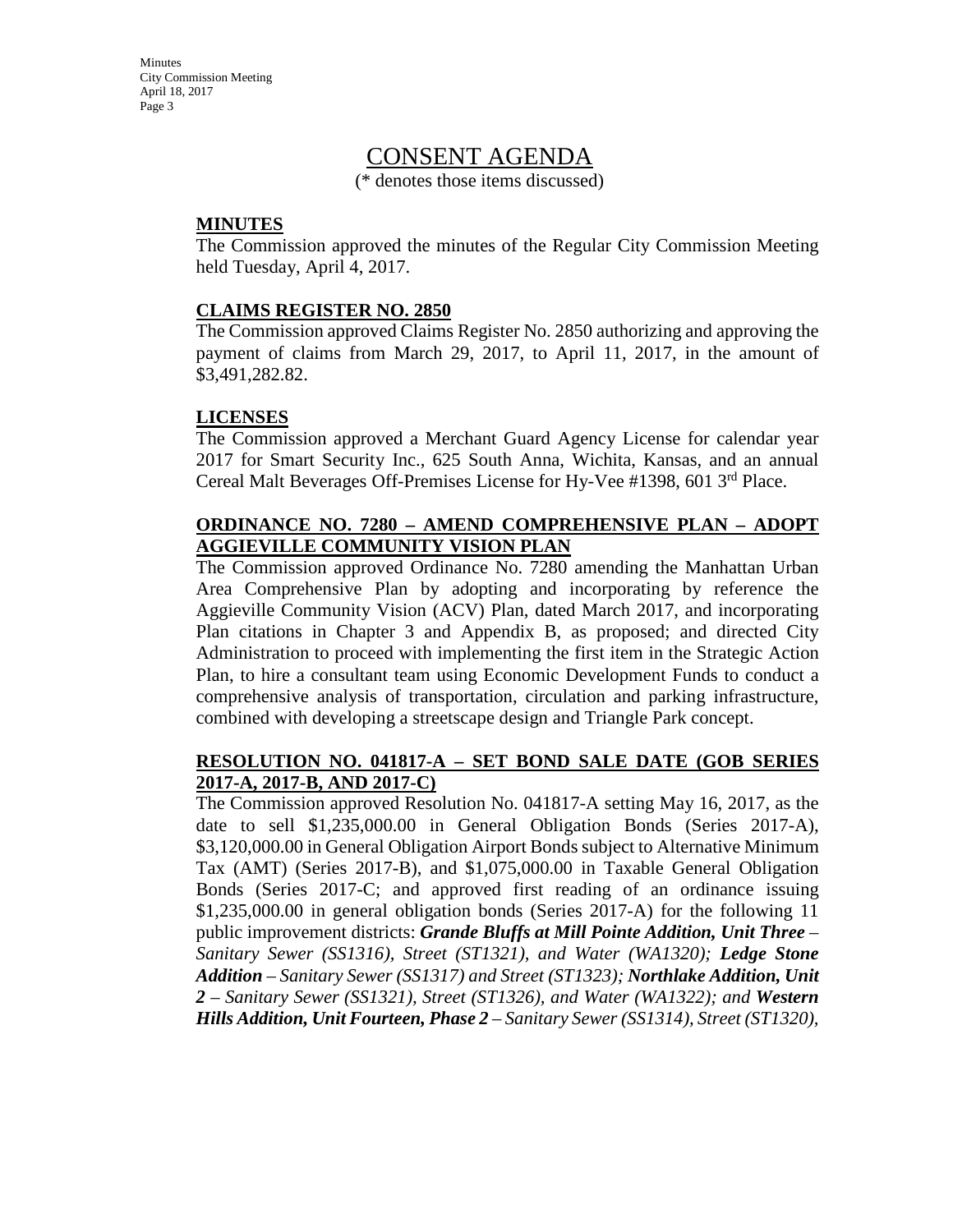#### **RESOLUTION NO. 041817-A – SET BOND SALE DATE (GOB SERIES 2017-A, 2017-B, AND 2017-C)** *(CONTINUED)*

*and Water (WA1316);* first reading of an ordinance issuing \$3,120,000.00 in General Obligation Airport Bonds (Subject to AMT) (Series 2017-B) for the *Airport Terminal Expansion, Phase I*; and first reading of an ordinance issuing \$1,075,000.00 in Taxable General Obligation Bonds (Series 2017-C) for the *Fixed Base Operator Facility (AP1501)*.

#### **RESOLUTION NO. 041817-B – CHANGE IN TRUSTEE – FARRAR CORPORATION INDUSTRIAL REVENUE BONDS**

The Commission approved Resolution No. 041817-B authorizing the appointment of UMB Bank as the successor trustee for the Farrar Corporation Industrial Revenue Bonds.

#### **RESOLUTION NO. 041817-C – PETITION – HERITAGE SQUARE NORTH, UNIT 2 – SANITARY SEWER IMPROVEMENTS (SS1701)**

The Commission found the petition sufficient, and approved Resolution No. 041817-C finding the project advisable and authorizing construction for the Heritage Square North, Unit 2, Sanitary Sewer Improvements (SS1701).

#### **RESOLUTION NO. 041817-D – PETITION – HERITAGE SQUARE NORTH, UNIT 2 – STREET IMPROVEMENTS (ST1701)**

The Commission found the petition sufficient, and approved Resolution No. 041817-D finding the project advisable and authorizing construction for the Heritage Square North, Unit 2, Street Improvements (ST1701).

#### **RESOLUTION NO. 041817-E – PETITION – HERITAGE SQUARE NORTH, UNIT 2 – WATER IMPROVEMENTS (WA1701)**

The Commission found the petition sufficient, and approved Resolution No. 041817-E finding the project advisable and authorizing construction for the Heritage Square North, Unit 2, Water Improvements (WA1701).

#### **AGREEMENT – ENGINEERING SERVICES – HERITAGE SQUARE NORTH, UNIT 2 – SANITARY SEWER (SS1701), STREET (ST1701), AND WATER (WA1701) IMPROVEMENTS**

The Commission authorized the Mayor and City Clerk to execute an agreement in an amount not to exceed \$132,991.00 with SMH Consultants, of Manhattan, Kansas, to perform professional services for the Heritage Square North, Unit 2, Sanitary Sewer (SS1701), Street (ST1701), and Water (WA1701) Improvements.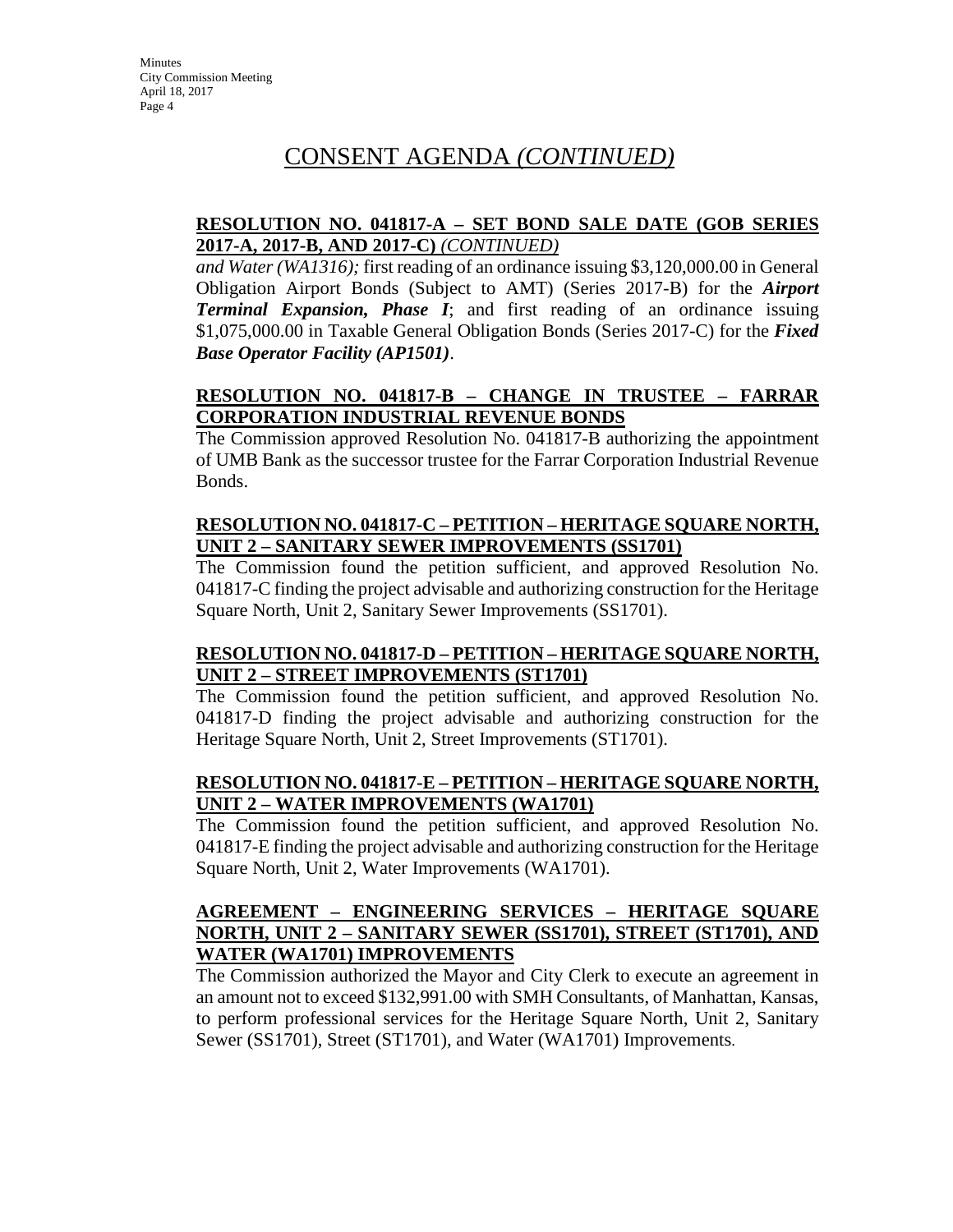#### **\* REQUEST FOR QUALIFICATIONS – PROFESSIONAL SERVICES – SOUTH EAST NEIGHBORHOOD RECREATION CENTER**

Mayor Reddi announced that Commissioner Butler would be serving on the South East Neighborhood Recreation Center Selection Committee.

The Commission authorized City Administration to solicit professional architectural and engineering services for the proposed South East Neighborhood Recreation Center; appointed Commissioner Butler to serve on the Selection Committee; authorized City Administration to submit a request to the U.S. Department of Housing and Urban Development (HUD) to amend the proposed collateral for the Section 108 Loan Guarantee, to the "Full Faith and Credit of the City"; and authorized the Mayor and/or City Manager to execute any subsequent necessary documents.

#### **NEGOTIATE CONTRACT – WASTEWATER TREATMENT PLANT MECHANICAL, ELECTRICAL, AND PLUMBING SYSTEM IMPROVEMENTS (SS1712, CIP #WW179E)**

The Commission accepted the recommendation of the Selection Committee, and authorized City Administration to negotiate a professional services contract with HDR, Inc., of Olathe, Kansas, for the Wastewater Treatment Plant Mechanical, Electrical and Plumbing System Improvements Project (SS1712, CIP #WW179E).

#### **AWARD CONTRACT – 2016 WATERLINE IMPROVEMENTS (WA1610, CIP #WA150P), (WA1611, CIP #WA123P), (WA1616, CIP #WA134P), (WA1631, CIP #WA155P)**

The Commission accepted the Engineer's Opinion of Probable Cost in the amount of \$535,600.00 (Part A**-***Water Treatment Plant Bulk Filling Station (WA1616, CIP #WA134P)* in the amount of \$98,500.00; Part A Alternate in the amount of \$11,700.00; Part B**-***Grand Mere Parkway Waterline Improvements (WA1610, CIP #WA150P)* in the amount of \$141,600.00; Part C**-***Sunset Lane Waterline Improvements (WA1611, CIP #WA123P)* in the amount of \$111,300.00; and Part D**-***Wyndham Heights Neighborhood (Berkshire) Waterline Improvements (WA1631, CIP #WA155P)* in the amount of \$172,500.00); and awarded and authorized the Mayor and City Clerk to execute a construction contract in the amount of \$518,694.00 (Part A in the amount of \$97,546.00; Part A Alternate in the amount of \$17,000.00; Part B in the amount of \$133,399.00; Part C in the amount of \$110,228.00; and Part D in the amount of \$160,521.00) to Larson Construction, Inc., of Manhattan, Kansas, for the 2016 Waterline Improvements (WA1610, CIP #WA150P), (WA1611, CIP #WA123P), (WA1616, CIP #WA134P), (WA1631, CIP #WA155P).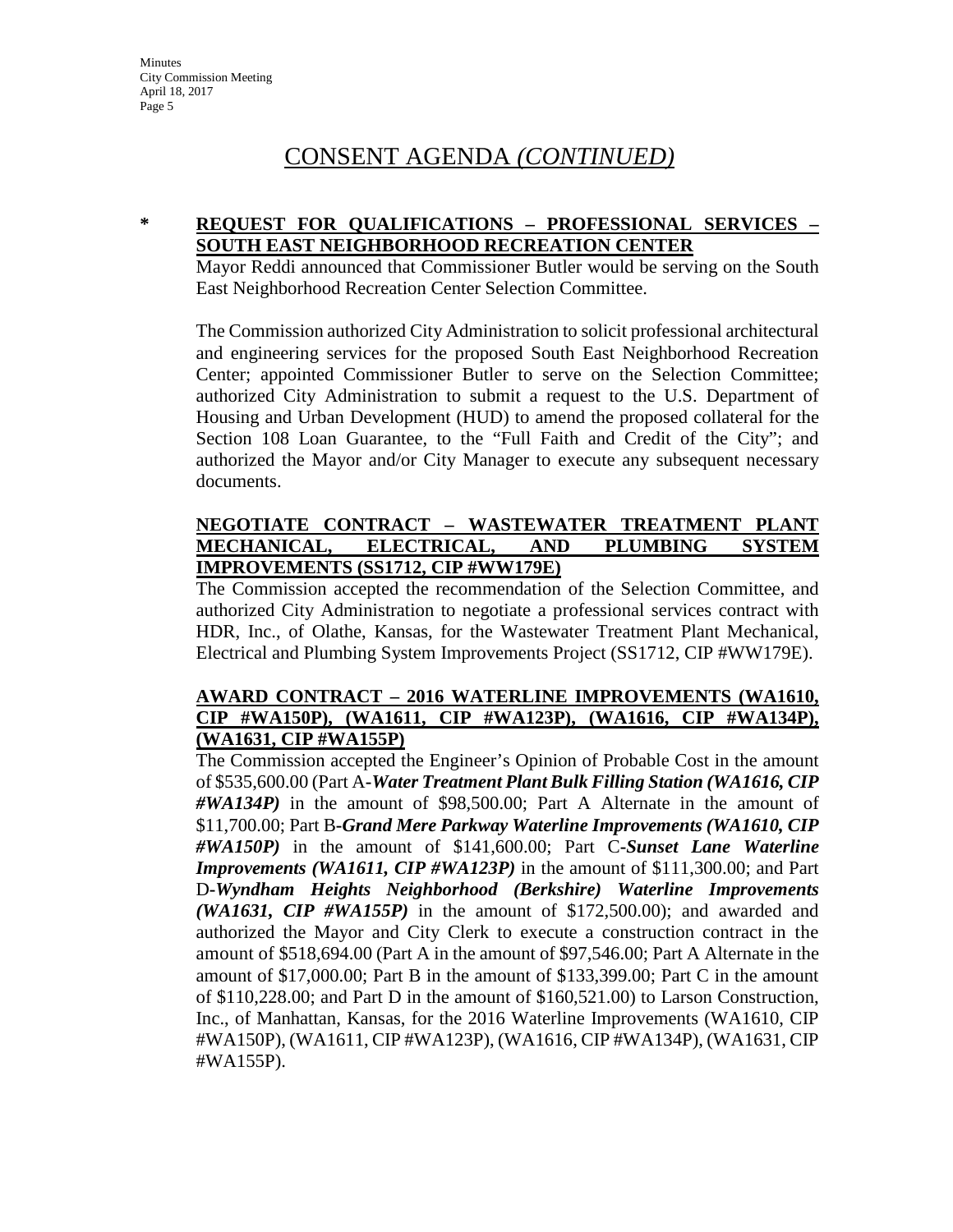#### **RESOLUTION NO. 041817-F - ISSUE TEMPORARY NOTES - 2016 WATERLINE IMPROVEMENTS (WA1610, CIP #WA150P), (WA1611, CIP #WA123P), (WA1631, CIP #WA155P)**

The Commission approved Resolution No. 041817-F authorizing the issuance of temporary notes to finance the 2016 Waterline Improvements Project, including the *Grand Mere Parkway Waterline Improvements* (WA1610, CIP #WA150P), the *Sunset Lane Waterline Improvements* (WA1611, CIP #WA123P), and the *Wyndham Heights Neighborhood (Berkshire) Waterline Improvements*  (WA1631, CIP #WA155P).

#### **AWARD CONTRACT – DOUGLASS CENTER ELECTRICAL RENOVATIONS (CD1617)**

The Commission accepted the Engineer's Opinion of Probable Cost in the amount of \$66,201.00 (Base Bid in the amount of \$50.491.00; Bid Alternate No. 1 in the amount of \$9,660.00; Bid Alternate No. 2 in the amount of \$2,600.00; and Bid Alternate No. 3 in the amount of \$3,450.00); and awarded and authorized the Mayor and City Clerk to execute a contract in the amount of \$40,006.42 (Base Bid in the amount of \$32,059.52, Bid Alternate No. 1 in the amount of \$2,662.25, Bid Alternate No. 2 in the amount of \$2,024.40, and Bid Alternate 3 in the amount of \$3,260.25) with Electric Concepts, Inc., of St. George, Kansas, for the Douglass Center Electrical Renovations (CD1617)

#### **CONTRACT AMENDMENT NO. 1 - PROFESSIONAL SERVICES - DOUGLASS CENTER ELECTRICAL RENOVATIONS (CD1617)**

The Commission approved and authorized the Mayor and City Clerk to execute Contract Amendment No. 1 to the professional services contract with BG Consultants, Inc., of Manhattan, Kansas, in an amount not to exceed \$5,000.00 to include Construction Administration Services for the Douglass Center Electrical Renovations project (CD1617).

#### **AWARD CONTRACT – MUNICIPAL COURT SECURITY IMPROVEMENTS (SP1701)**

The Commission accepted the Architect's Opinion of Probable Cost in the amount of \$178,000.00 (Base Bid); awarded a construction contract in the amount of \$159,350.00 (Base Bid in the amount of \$148,450.00 and Alternate No. 1 in the amount of \$10,900.00) to Trinium, Inc., of Manhattan, Kansas; and authorized the Mayor and City Clerk to execute the construction contract for the Municipal Court Security Improvements (SP1701).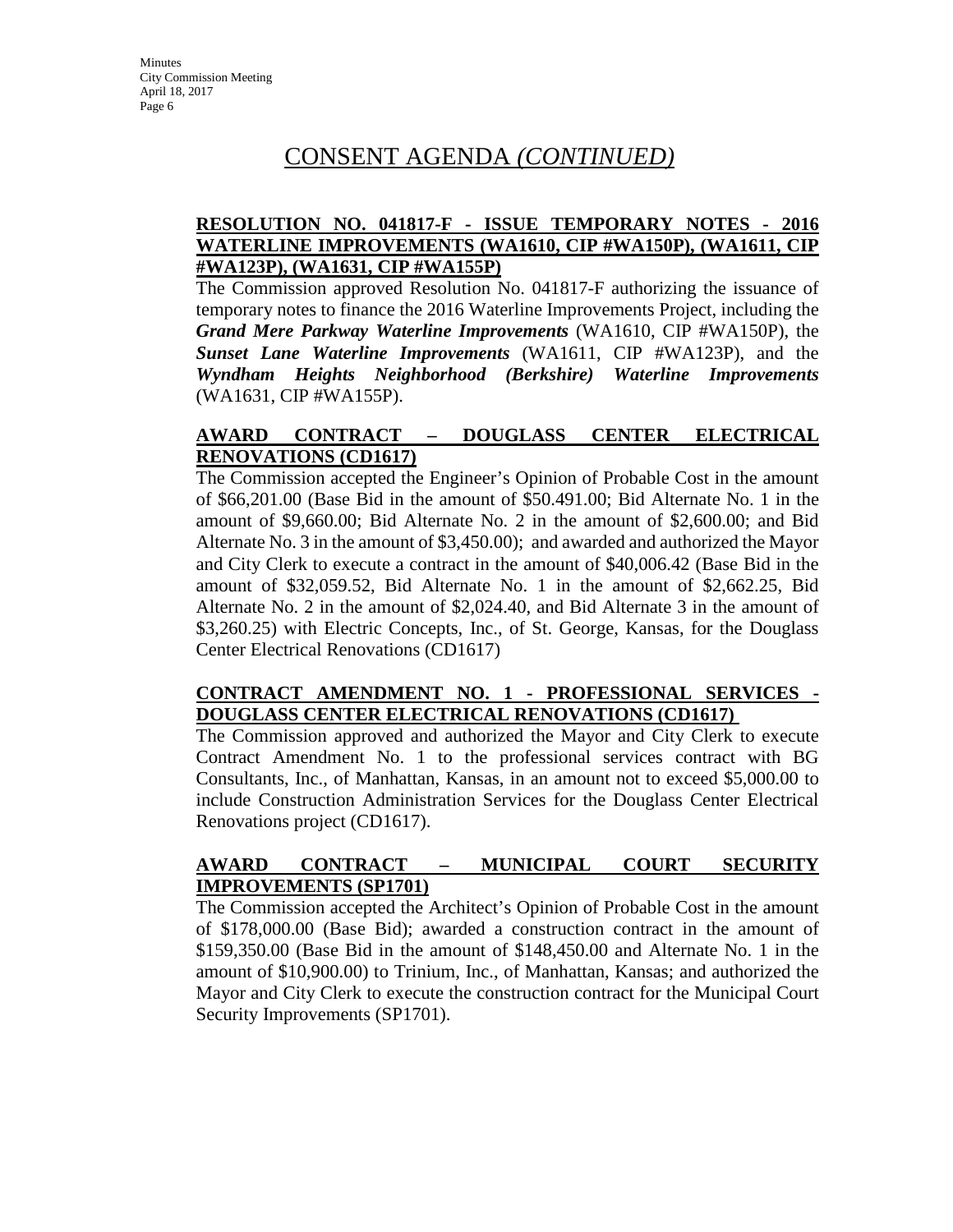#### **APPLICATION – 2017 EMERGENCY SOLUTIONS GRANT**

The Commission authorized the Mayor and City Clerk to sign an application for 2017 Emergency Solutions Grant funds in the amount of approximately \$249,300.00 and any grant related contracts if funding is approved *(See Attachment No. 1)*.

#### **BOARD APPOINTMENTS**

The Commission approved the following appointments by Mayor Reddi to various boards and committees of the City:

#### *Code Appeals Board*

Re-appointment of Daniel Barr, 15998 Pawnee Road, Olsburg, to fill a threeyear Master Electrician term. Mr. Barr's term will begin June 1, 2017, and will expire May 31, 2020.

Re-appointment of Steve Kirby, 8838 Quail Lane, to fill a three-year Journeyman Plumber term. Mr. Kirby's term will begin June 1, 2017, and will expire May 31, 2020.

#### *Historic Resources Board*

Re-appointment of Cameron Tross, 1000 Colorado Street, to fill a three-year Architect term. Mr. Tross' will term begin May 1, 2017, and will expire April 30, 2020.

#### *Human Rights and Services Board*

Appointment of Susan Adamchak, 1000 Mill Valley Circle, to fill a three-year term. Ms. Adamchak's term begins immediately and will expire March 8, 2020.

Mayor Reddi opened the public comments.

Hearing no comments, Mayor Reddi closed the public comments.

Commissioner McCulloh moved to approve the consent agenda. Commissioner Morse seconded the motion. On a roll call vote, motion carried 5-0.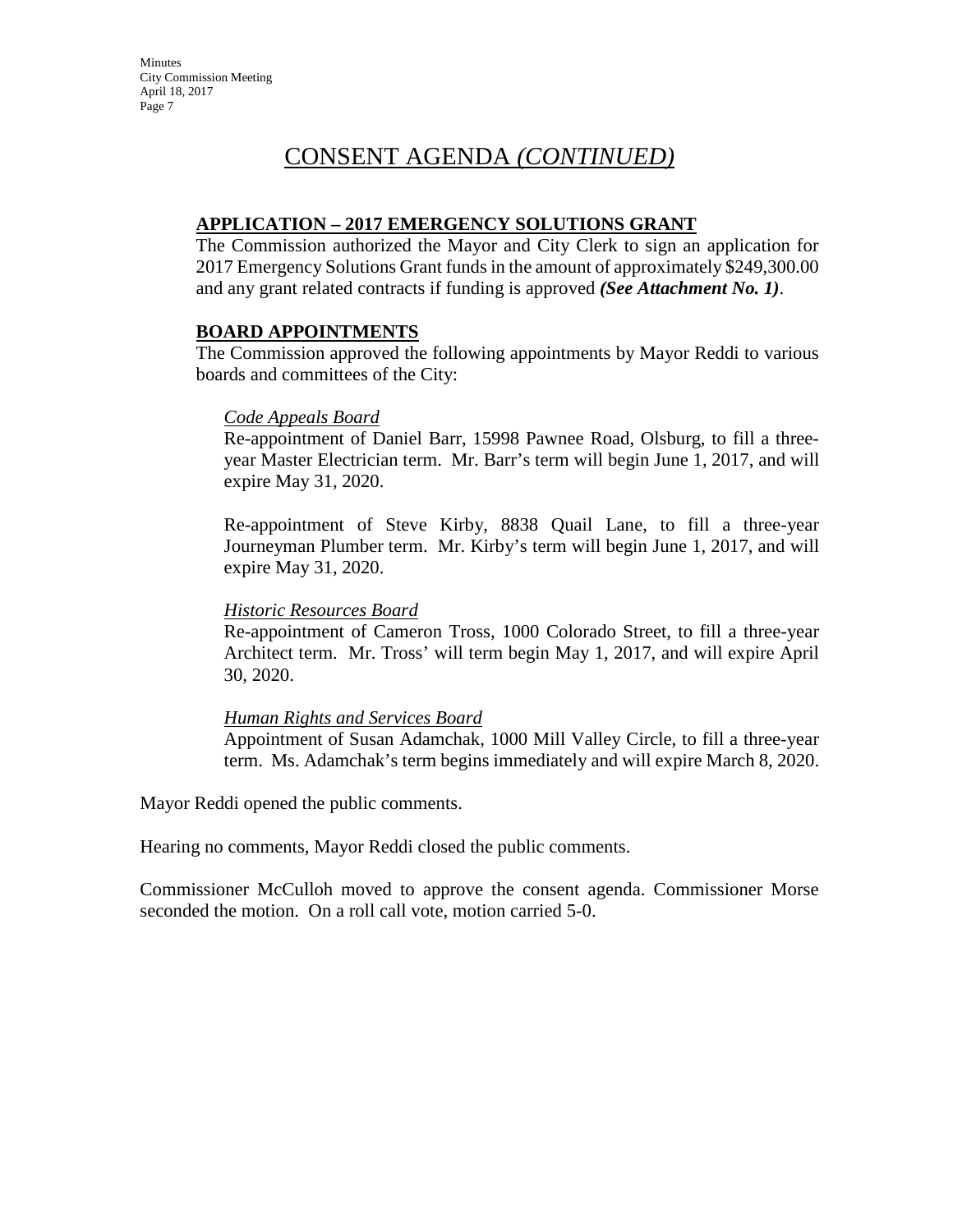# GENERAL AGENDA

#### **FIRST READING - AMEND - PROCESS TO ENFORCE VARIOUS PROPERTY MAINTENANCE ORDINANCES**

Brad Claussen, Building Official, presented an overview of the item. He highlighted property maintenance ordinances and proposed updates for nuisances, weeds and tall grass, inoperable vehicles, trash containers, environmental regulations, and the proposed abatement and administration fees updates. He also discussed the public education component and efforts to provide information to citizens. He then responded to questions from the Commission regarding noxious weeds and the enforcement process for inoperable vehicles.

After comments and questions from the Commission, Brad Claussen, Building Official, provided additional information on the proposed fee structure and provided a comparison of fees with other communities. He then responded to additional questions regarding the code process and enforcement of weeds and tall grass as well as trash and trash containers.

Mayor Reddi opened the public comments.

Hearing no comments, Mayor Reddi closed the public comments.

After additional discussion and comments from the Commission, Commissioner Dodson moved to approve first reading of ordinances amending Chapters 16, 21 and 31 of the Code of Ordinances clarifying the process to enforce various nuisance violations. Commissioner McCulloh seconded the motion. On a roll call vote, motion carried 5-0.

#### **2018 CITY/UNIVERSITY SPECIAL PROJECTS FUNDS REQUEST - COMMITTEE RECOMMENDATION**

Kiel Mangus, Assistant City Manager, and Ethan Erickson, Assistant Vice President for Budget Planning, Kansas State University, presented an overview of the item. They highlighted the participants involved in the process; provided the calendar of events; presented the 2017 calendar year allocations; and highlighted the City/University Special Projects Fund project requests for the 2018 calendar year including North Manhattan Avenue Improvements, Southeast Campus Corner Lighted Path, Blue Light Infrastructure, Lover's Lane Sidewalk Extension, Lighting Improvements for North Campus Gardens, Campus Bicycle Infrastructure, North Campus Corridor Improvements, and the Colbert Hills Special Assessment. They also responded to questions from the Commission.

After comments and questions from the Commission, Kiel Mangus, Assistant City Manager, provided additional information on the Colbert Hills Special Assessment request and Grant Agreement between the City and Colbert Hills. He informed the Commission that the City/University Fund Committee did not recommend funding the Colbert Hills Special Assessment and provided options for the Commission to consider on the item.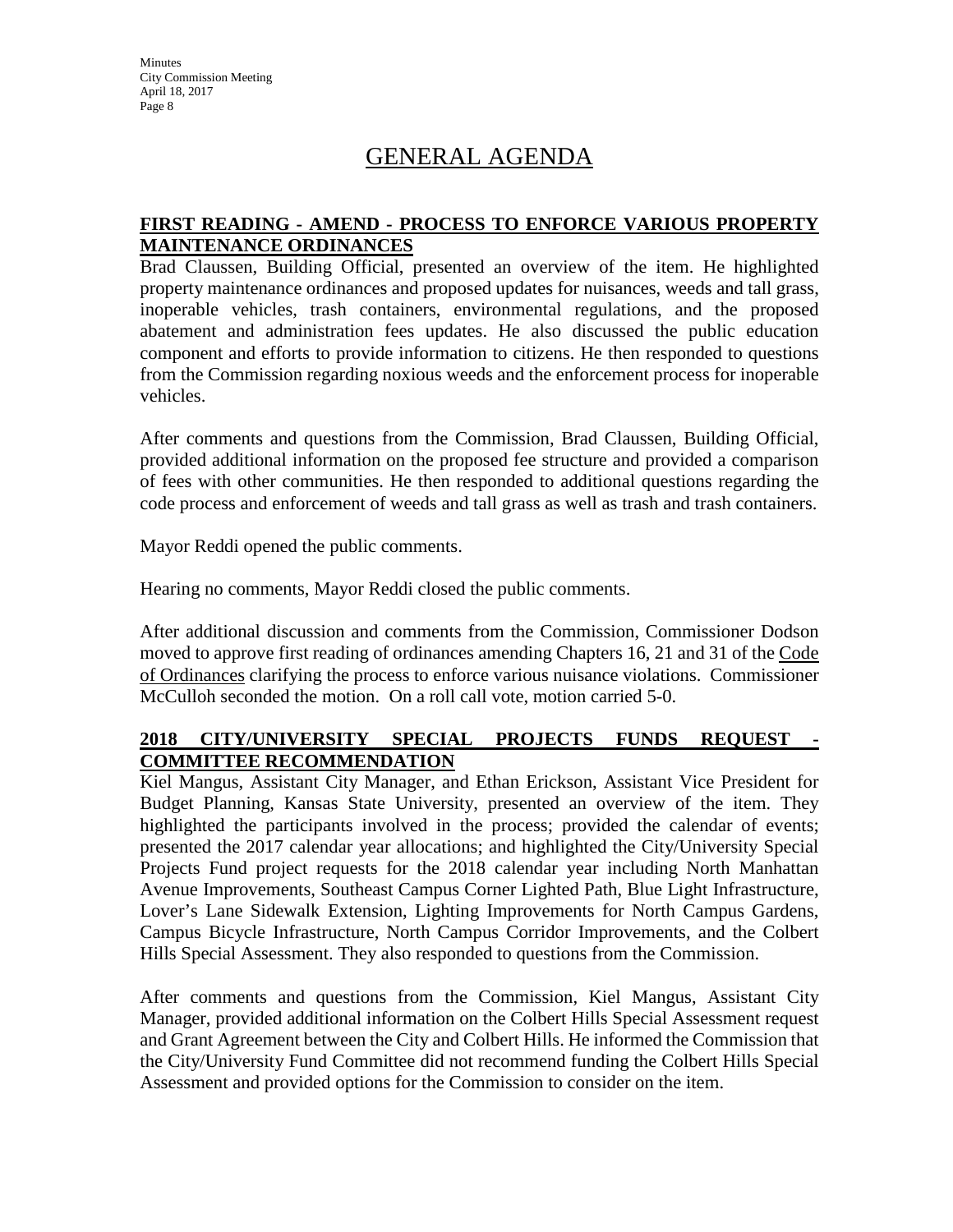#### **2018 CITY/UNIVERSITY SPECIAL PROJECTS FUNDS REQUEST - COMMITTEE RECOMMENDATION** *(CONTINUED)*

Rob Ott, Director of Public Works, responded to questions from the Commission regarding the construction of Grand Miller Parkway and assessment for the improvements.

After additional comments regarding the Colbert Hills request and Grant Agreement, Kiel Mangus, Assistant City Manager, provided additional information on the Grant Agreement between the City and Colbert Hills. He also responded to questions on the recommendation made by the City/University Fund Committee regarding their recommendation to not fund the Colbert Hills request.

Mayor Reddi opened the public comments.

Jeff Koenig, 718 Whitetail Pass, Committee Member, City/University Special Projects Fund Committee, informed the Commission that the decision to fund Colbert Hills request is ultimately up to the Commission. He stated that the City could probably find \$30,000.00 elsewhere to fund the agreement and said the Committee believed that the Colbert Hills investment was more of a business deal.

Bernie Haney, 2631 Tobacco Circle, Executive Director, Kansas State University Golf Course Management and Research Foundation (KSUGCMRF), thanked the City Commission and the City/University Special Projects Fund Committee for their support. He provided background information on the initial funding request from the City and highlighted the mission, activities and financial update of Colbert Hills. He also provided information on the annual special assessments being paid to the City and the economic impact of Colbert Hills to the community. He encouraged the Commission to continue to fulfill the four-year funding agreement between the City of Manhattan and Colbert Hills.

Hearing no other comments, Mayor Reddi closed the public comments.

After additional discussion and comments from the Commission regarding the Colbert Hills funding, Commissioner Dodson moved to direct City Administration to incorporate the approved 2018 City/University Special Projects Fund Committee Recommendation Requests into the 2018 City Budget and Capital Improvements Program and incorporate the Colbert Hills Project. Commissioner Butlerseconded the motion. On a roll call vote, motion carried 4-1, with Commissioner Morse voting against the motion.

At 9:05 p.m., the Commission took a brief recess.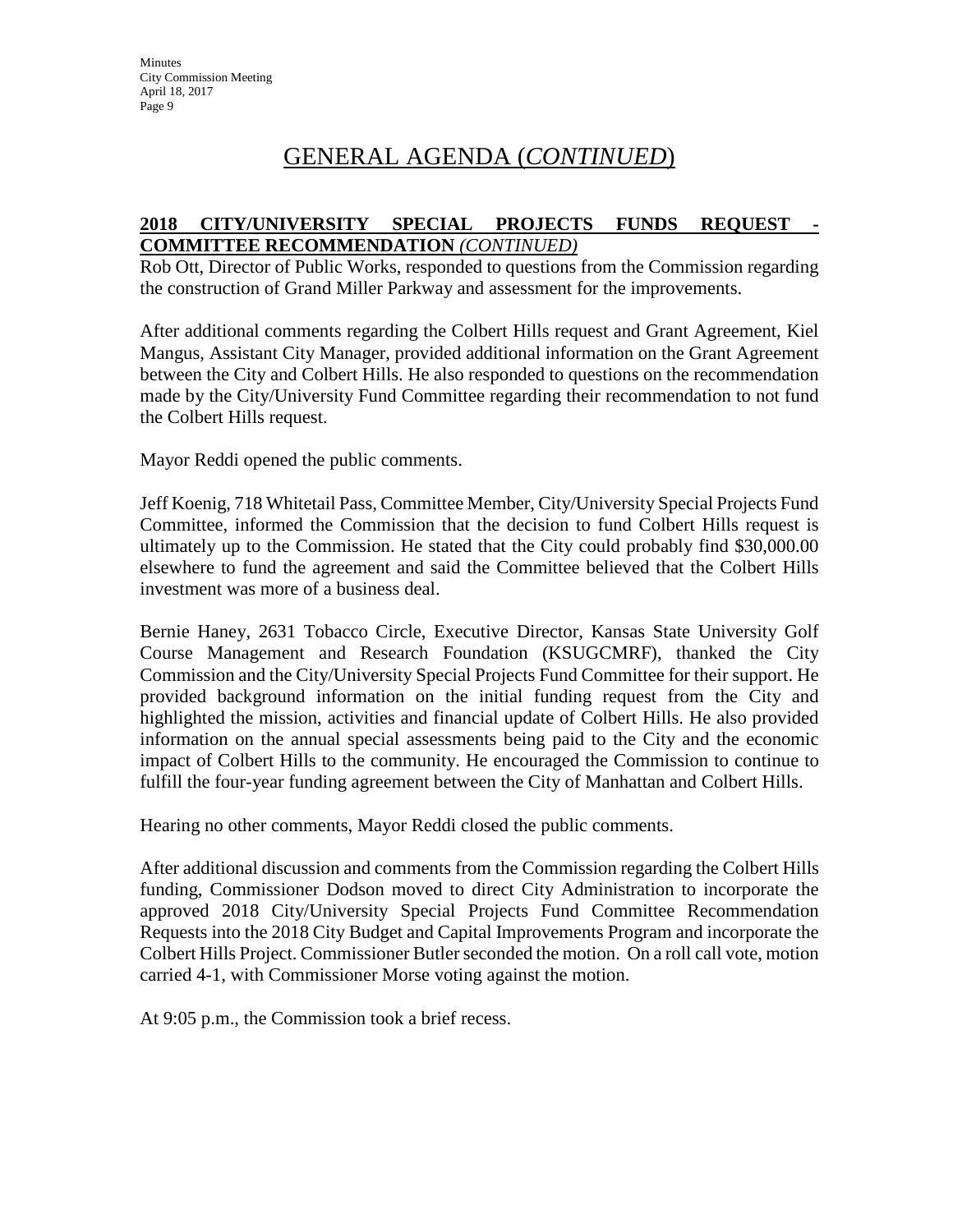#### **ACCEPT KDOT FEDERAL SAFETY GRANT - CLAFLIN ROAD CORRIDOR FROM BROWNING AVENUE TO WESTPORT DRIVE**

Brian Johnson, City Engineer, presented an overview of the item. He highlighted the Claflin Road Corridor Safety Grant from the Kansas Department of Transportation (KDOT); the existing accident patterns at this location over a three-year period; the Safety Grant application and process; the original grant application with a dual signal option and financial information; the alternative grant proposed by KDOT for a roundabout at the Claflin Road/Westport Drive/Browning Avenue corridor with grant amount and anticipated costs; and options for the Commission to consider regarding the KDOT grant offer. He responded to questions from the Commission regarding the number of accidents at the Fourth Street and Bluemont Avenue roundabout. He stated the Fourth Street and Bluemont Avenue roundabout has 27,000 vehicles a day navigating through the roundabout and this proposed area has 7,000 vehicles a day. He then responded to additional questions regarding the types of accidents at these two locations and provided data on the rate of speeds recorded for Claflin Road.

Rob Ott, Director of Public Works, provided additional information on the KDOT Claflin Road Corridor Grant Offer. He responded to questions from the Commission regarding design and reducing vehicle speeds on Claflin Road.

Commissioner McCulloh stated that she was disappointed that a roundabout was not constructed at Kimball Avenue and North Manhattan Avenue. She voiced support for motorist safety and to reduce the severity of accidents. She stated that she would support the recommendation from KDOT civil engineers.

Brian Johnson, City Engineer, informed the Commission that accidents cannot be eliminated, but accidents can be mitigated. He informed the Commission that KDOT personnel did look at this intersection.

Commissioner Morse stated that the City has to develop a solution to the issue. She stressed the importance to make sure the solution is the right one and wanted to further evaluate all potential alternatives to ensure safety.

Commissioner Butler stated that the proposed roundabout at this intersection is not big enough in reviewing the concept overlay at this intersection with the Fourth Street and Bluemont Avenue roundabout. He voiced concern with being held hostage by KDOT for this grant and spending money for the design as well as budget impacts. He stated that his preference was to look at other options to solve the issues with safety.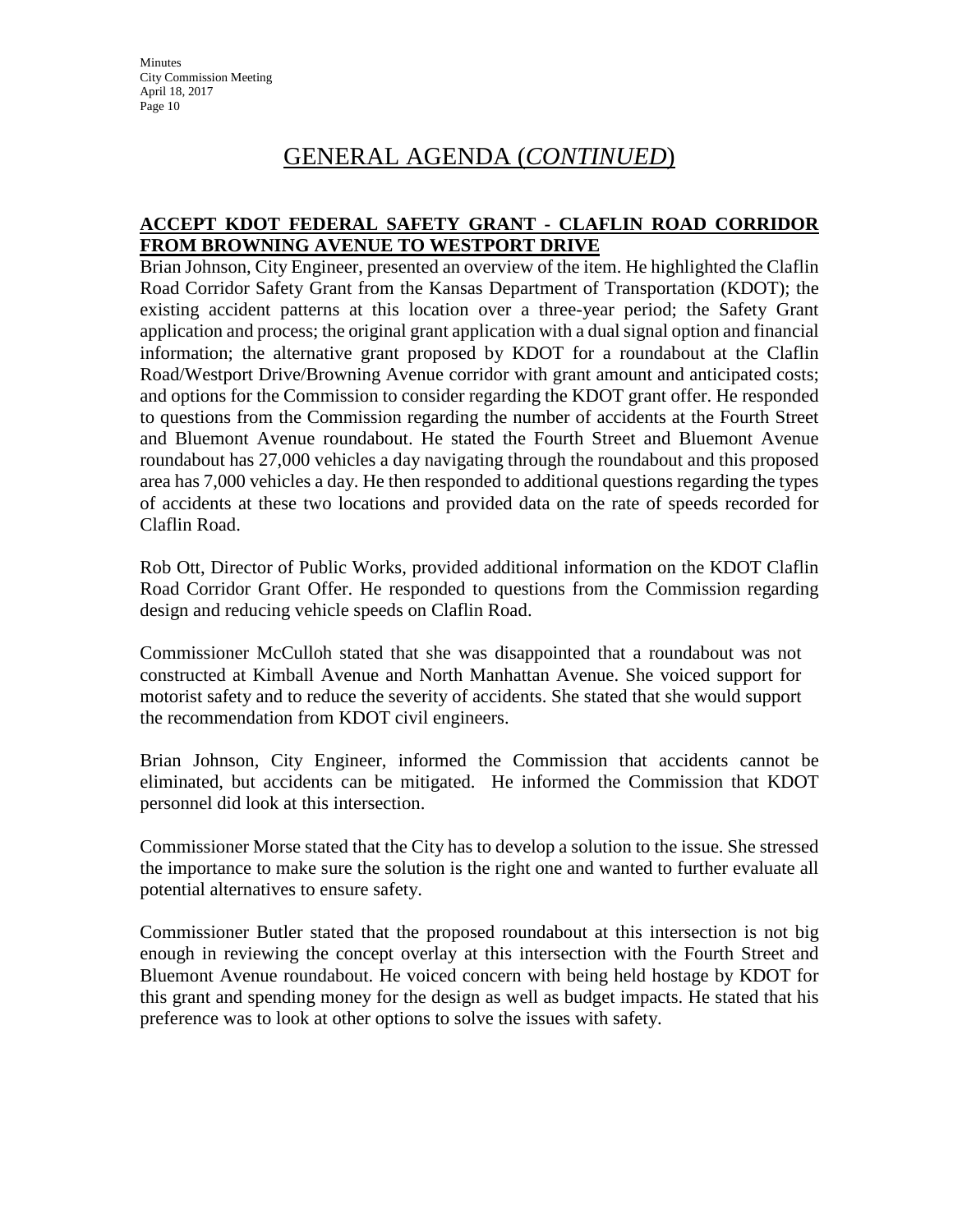#### **ACCEPT KDOT FEDERAL SAFETY GRANT - CLAFLIN ROAD CORRIDOR FROM BROWNING AVENUE TO WESTPORT DRIVE** *(CONTINUED)*

Mayor Reddi stated that the size of the roundabout is a key issue and mentioned the resistance to roundabouts in the community. She voiced concern with the accidents that have occurred on Claflin Road and that the focus needs to be on safety. She stated that she was hesitant to approve the grant agreement with KDOT and wanted to consider other options that would address safety.

Brian Johnson, City Engineer, informed the Commission that the City needs to respond to KDOT if it wants to accept the safety grant offer or decline. He stated that as other projects come on-line, the availability of KDOT safety grant funds would be reduced.

Mayor Reddi opened the public comments.

Rich Jankovich, 2021 Somerset Square, provided his perspective on this item and discussion with Brian Johnson, City Engineer, and Rob Ott, Director of Public Works, regarding safety improvements. He informed the Commission that other options discussed included lowering the speed limit, installing electronic devices, and modifying traffic flow patterns coming in and out of businesses along Claflin Road. He then responded to questions from the Commission and discussed the challenges at this location.

Hearing no other comments, Mayor Reddi closed the public comments.

After comments from the Commission, Brian Johnson, City Engineer, responded to questions from the Commission and provided additional information on potential solutions for safety improvements.

Commissioner Dodson voiced concern with the proposed roundabout and grant agreement with KDOT. He stated that he was in favor of studying other ideas and looking at alternative solutions, including the potential for a traffic light, reducing speeds on Claflin Road, and widening Claflin Road.

Rich Jankovich, 2021 Somerset Square, responded to additional questions from the Commission. He stated that he understood the grant offer with KDOT for the roundabout and the higher costs associated with the signalized intersection. However, given the challenges and difficulty at this location for a roundabout, the preference was a signalized intersection.

Brian Johnson, City Engineer, responded to questions from the Commission about design options, parameters of the study, and the potential costs to address safety concerns.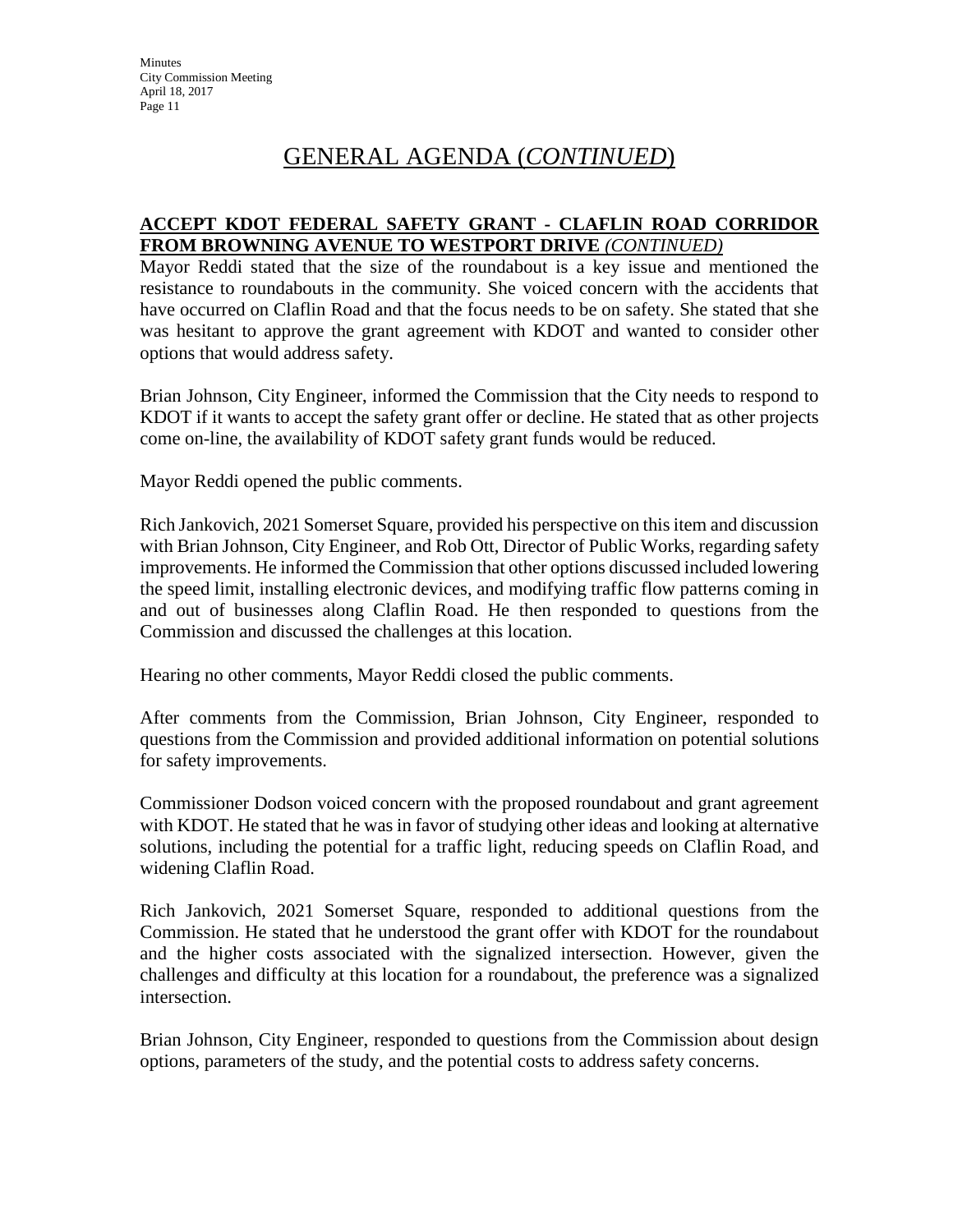#### **ACCEPT KDOT FEDERAL SAFETY GRANT - CLAFLIN ROAD CORRIDOR FROM BROWNING AVENUE TO WESTPORT DRIVE** *(CONTINUED)*

Ron Fehr, City Manager, provided clarification on the item. He discussed potential actions to consider based on the feedback received from the Commission for additional analysis.

After further comments from the Commission, Rob Ott, Director of Public Works, informed the Commission that the City needs to provide KDOT with an answer on the grant offer. He stated that if the decision is to say no to the KDOT grant offer at this time, staff would need to submit a request for qualifications to further study the corridor and provide an analysis with possible options to bring back to the City Commission.

Brian Johnson, City Engineer, and Rob Ott, Director of Public Works, responded to additional questions from the Commission regarding potential options and proposed breaks on Claflin Road to allow left ins traveling in the westbound lane to access businesses.

After additional comments from the Commission, Commissioner Butler moved to deny the KDOT Safety grant for the Claflin Road Corridor from Browning Avenue to Westport Drive and direct City Staff to study alternatives. Commissioner Dodson seconded the motion. On a roll call vote, motion carried 4-1, with Commissioner McCulloh voting against the motion.

#### **AGREEMENT - SECURITY SERVICES; PURCHASE - AIRPORT SECURITY TRUCK**

Jesse Romo, Airport Director, presented an overview of the item. He highlighted the proposed security services, the security vehicle required, and presented an overview of the estimated costs and funding sources identified. He provided an update on the larger aircraft that American Airlines plans to use starting on May 5, 2017. He then responded to questions from the Commission regarding additional landing fees, funding sources to be utilized, future marketing efforts, and security training for Airport staff and tenants.

Ron Fehr, City Manager, provided additional information on the item. He highlighted their recent meeting with representatives in Washington, DC, to address security issues impacting the Manhattan Regional Airport and potential solutions.

Mayor Reddi opened the public comments.

Hearing no comments, Mayor Reddi closed the public comments.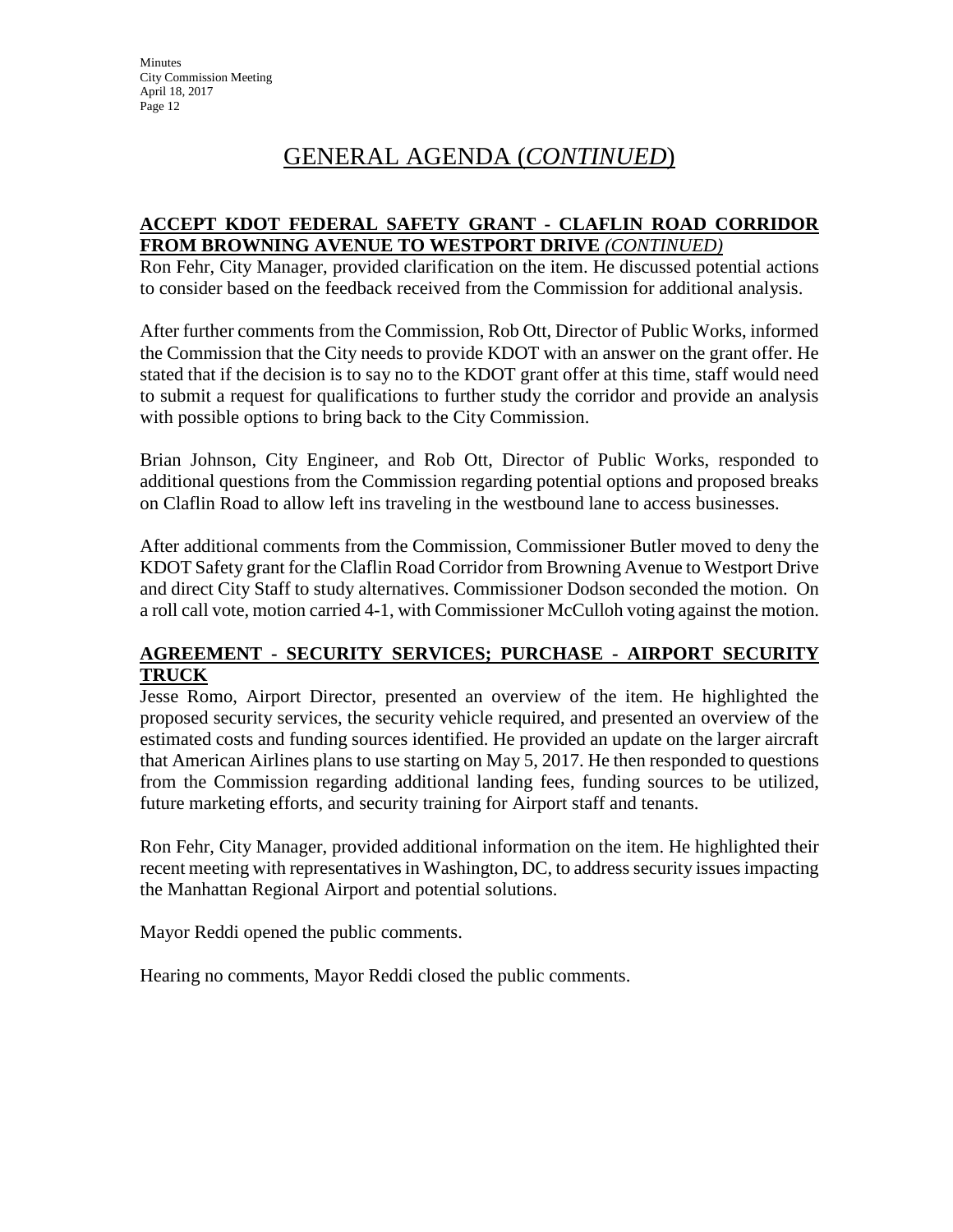### **GENERAL AGENDA (CONTINUED)**

#### **AGREEMENT - SECURITY SERVICES; PURCHASE - AIRPORT SECURITY TRUCK** (CONTINUED)

After discussion and comments from the Commission, Commissioner McCulloh moved to authorize the Mayor and City Clerk to execute a Security Service Agreement with Smart Security, Inc., of Salina Kansas, to provide security services at the Manhattan Regional Airport, and authorize the purchase of a vehicle off of the State bid list for the security technicians at the Airport. Commissioner Morse seconded the motion. On a roll call vote, motion carried 5-0.

#### **ADJOURNMENT**

At 10:35 p.m., the Commission adjourned.

MMC, City Clerk